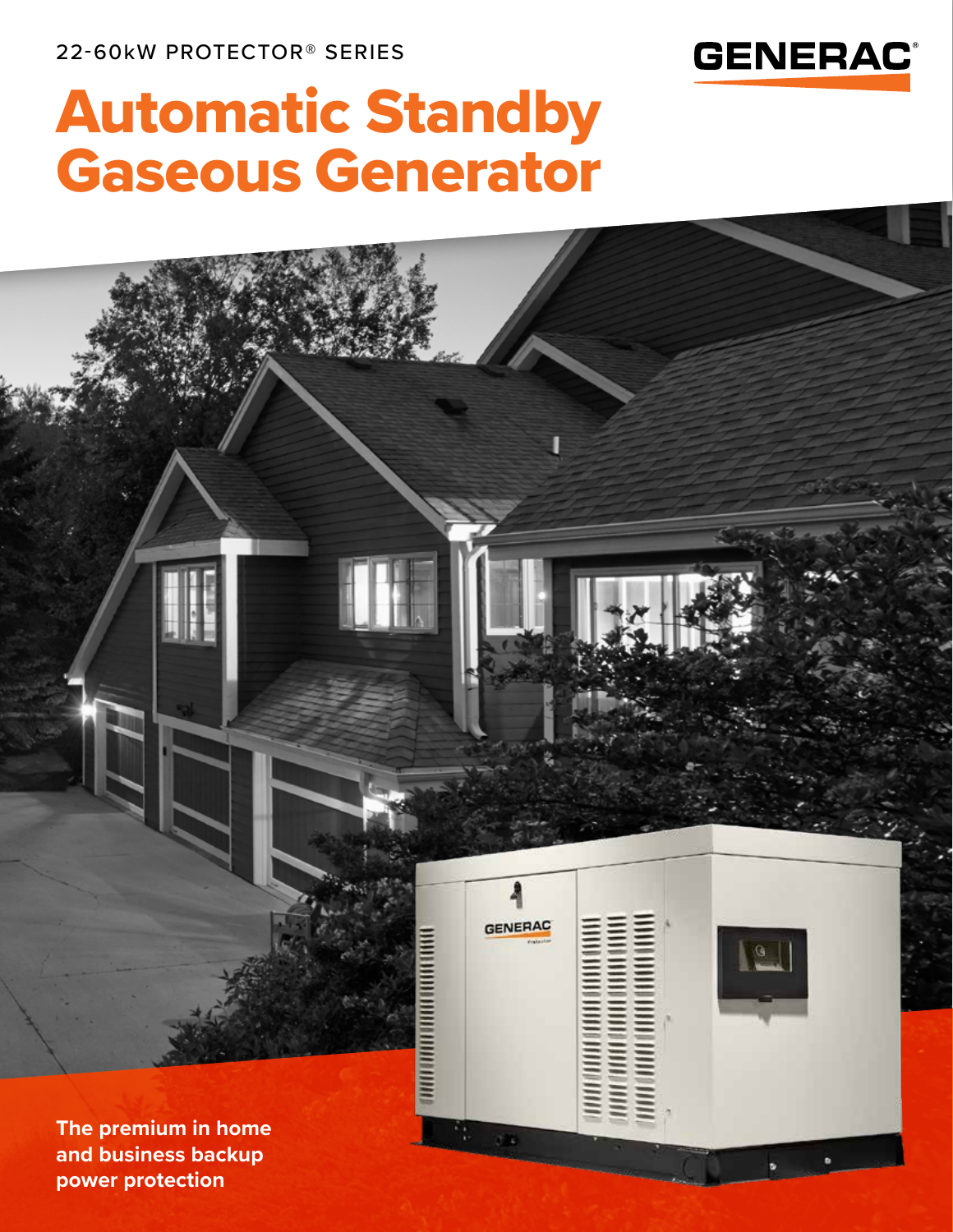## Life continues as normal during power outages

Owners of large homes and small-to-medium-size businesses rely on Protector® Series automatic backup generators to preserve their quality of life and/or business profitability during a power outage. They are an affordable back up power solution for larger homes and businesses, and are equipped with advanced technologies the enables 24/7/365 system monitoring and quiet operation. The smart, efficient design allows owners to continue taking advantage of their property, while keeping fuel costs low. These features combined with Generac's 60-year history of design, engineering and manufacturing excellence makes a Protector Series generator the best choice when investing in a backup power solution.

### **Features & Benefits:**

| Mobile |  |
|--------|--|
| Link   |  |

#### **MOBILE LINK™ CONNECTIVITY**

Standard with all Protector Series Generators. Mobile Link allows you to monitor the status of your generator from anywhere in the world using a smartphone, tablet, or PC. Easily access information, such as the current operating status and the generator's maintenance schedule. Connect your account to an authorized service dealer for fast, friendly and convenient assistance. With Mobile Link, your generator is taken care of before the



#### **5-YEAR LIMITED WARRANTY**

Included with all Protector Series home standby generators.



#### **18**" **OFFSET**

*foreign parts.*

Generators can be installed just 18" from a structure\* – ideal for areas with tight lot lines or other space constraints.



#### **BUILT IN THE USA\***

Generac generators and engines are engineered and built in the USA\*. *\*Assembled in the USA using domestic and*



#### **SMART, USER-FRIENDLY CONTROLS**

Generac's Evolution™ Controller is visible and accessible without opening the generator enclosure. The Evolution Controller features a multilingual LCD display that allows users to monitor and track maintenance intervals to ensure your generator is always in top operating condition.



#### **QUIET-TEST™ SELF-TEST MODE**

Runs at a lower, quieter RPM for a five or twelve minute test, to ensure the system is running properly while consuming less fuel. Quiet-Test Self-Test mode can be programmed to run weekly, bi-weekly, or monthly.



#### **TOUGH, DURABLE ALL-ALUMINUM ENCLOSURES**

Our RhinoCoat™ powder-coated finish helps make corrosion-resistant aluminum perfect for all weather conditions.



#### **24/7/365 CUSTOMER SUPPORT TEAM**

Standing by all day, every day from our headquarters in Wisconsin to answer any questions you might have.

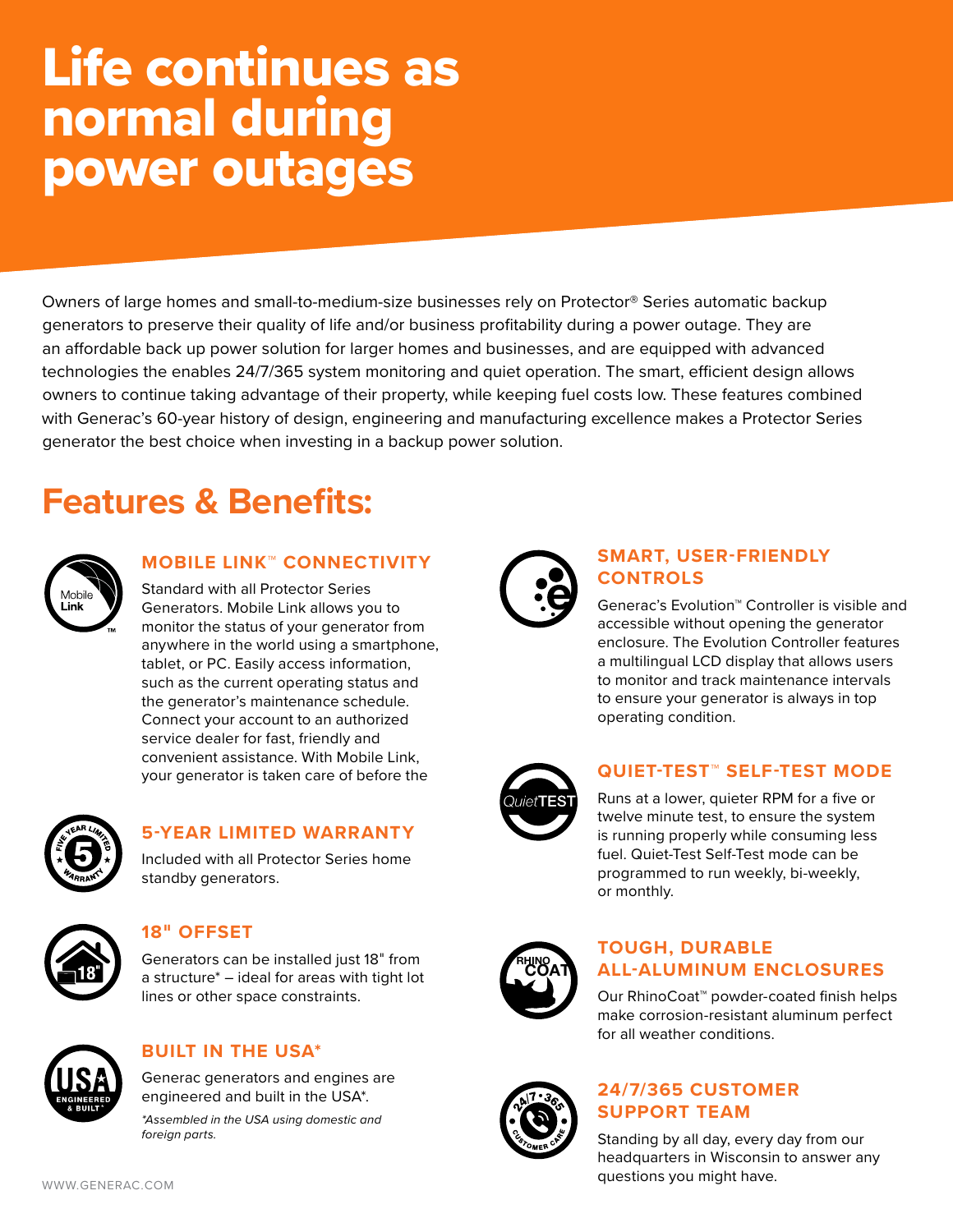

#### **PROTECTOR SERIES – GASEOUS 25, 30, 36, 45 AND 60 kW**

Generac's Protector Series generators are ideal for larger homes and small-to-medium-size businesses such as convenience stores, restaurants and offices.

- Continuous fuel choices in LP and natural gas offer cleaner-burning fuel solutions than traditional diesel engines
- True Power Technology delivers best-in-class power quality with less than 5% total harmonic distortion for clean, smooth operation of sensitive electronics and appliances

#### **PROTECTOR SERIES QUIETSOURCE (QS) – 22, 27, 32 AND 38 kW**

These units are powered by a low-speed engine for quieter operation, compared to their higher-speed Protector unit counterparts. QuietSource generators include all the same features of the Protector Series 25-60kW.

• The low-speed, liquid-cooled engine is engineered to run at only 1800 RPM for a quieter generator, consuming less fuel, and giving both the engine and the alternator a longer life

#### **IDEAL INDUSTRIES/APPLICATIONS:**

- Convenience Stores & Gas Stations
- Small Outpatient & Dental Clinics
- School Offices & District Buildings
- Banks & Financial Institutions
- Manufacturing Industry & Distribution
- Restaurants & Bars
- Offices with Small Server Rooms
- Larger Homes or Homes with Guest Houses
- Green Houses